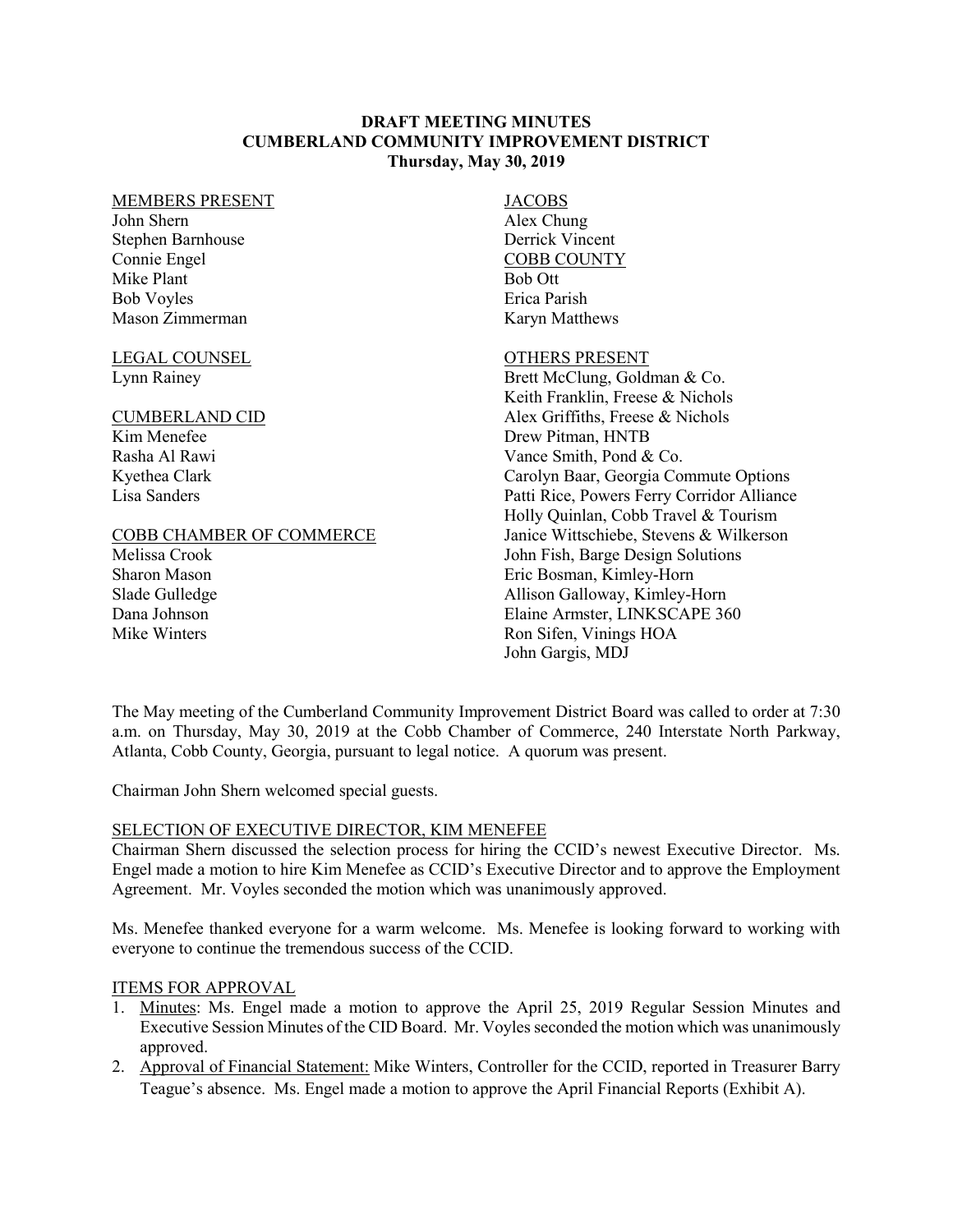# **DRAFT CCID Minutes May 30, 2019 Page 2 of 5**

Mr. Zimmerman seconded the motion which was unanimously approved. Mr. Voyles made a motion to approve the invoices and cash disbursements (Exhibit B). Mr. Zimmerman seconded the motion which was unanimously approved.

3. Cash Flow Projections: Mr. Winters stated due to timing of tax revenues, the low point for cash is expected to be September 30<sup>th</sup> of every year. Cash projections are well in the black and staff will not be looking to access the line of credit.

# AUDITOR REPORT

Brett McClung with Goldman & Company CPAs, PC presented the audited financial statements for the year ending December 31, 2018. Mr. McClung issued a clean, unqualified opinion with no material weaknesses and no recommendations. The management letters were included and stated there were no disagreements and no issues during the completion of the audit. Mr. Voyles made a motion to accept the December 31, 2018 Audited Financial Statements as presented. Ms. Engel seconded the motion which was unanimously approved. (Documents attached)

# EXECUTIVE DIRECTOR REMARKS & UPDATES

- A. Washington, D.C. Visit
	- 1. Akers Mill Ramp: Ms. Menefee stated a top priority as assigned by the CCID Board is to focus on securing a \$5M INFRA grant for the Akers Mill Ramp project. An announcement will be made by the end of July. Ms. Menefee and Ms. Kyethea Clark went to Washington, D.C. to meet with Congressional leaders to reiterate the importance of this project. The leaders were eager to support. Congressman Loudermilk has taken a leadership role to help the CCID and has spoken to the Assistant Secretary of Government Affairs for USDOT, Adam Sullivan, on the CCID's behalf. Mr. Sullivan has agreed to recommend this project to USDOT Secretary Chao. CCID staff is working with the County on the BUILD grant in case an INFRA grant is not awarded.
	- 2. Paces Mill/Palisades Rehab: While in Washington, D.C., Ms. Menefee and Ms. Clark discussed the Paces Mill/Palisades Rehab project. Most Congressional leaders were unaware of the CCID and National Park Service partnership. They also were not aware of the investment the CCID has made in the parks through landscaping and the Zagster bike program. Ms. Menefee and Ms. Clark discussed that the CCID's conceptual design will be considered by the National Park Service's Design Advisory Board (DAB) in July. Once the design is approved, CCID will be able to work on funding then move forward with the preliminary engineering and construction for the park.
	- 3. Bob Callan Ribbon Cutting  $(\text{July } 25^{\text{th}})$ : Ms. Menefee announced the Bob Callan Trail Extension will be completed in June and a ribbon cutting ceremony will be held on Thursday, July 25<sup>th</sup> following the CCID Board meeting. This will complete 3 of the 4 mile Bob Callan Trail in the District and connect Mountain to River Trail and Noonday Creek Trail.

Ms. Menefee directed Board members' attention to the magazine supplement, Atlanta Magazine that the CCID participated in this month.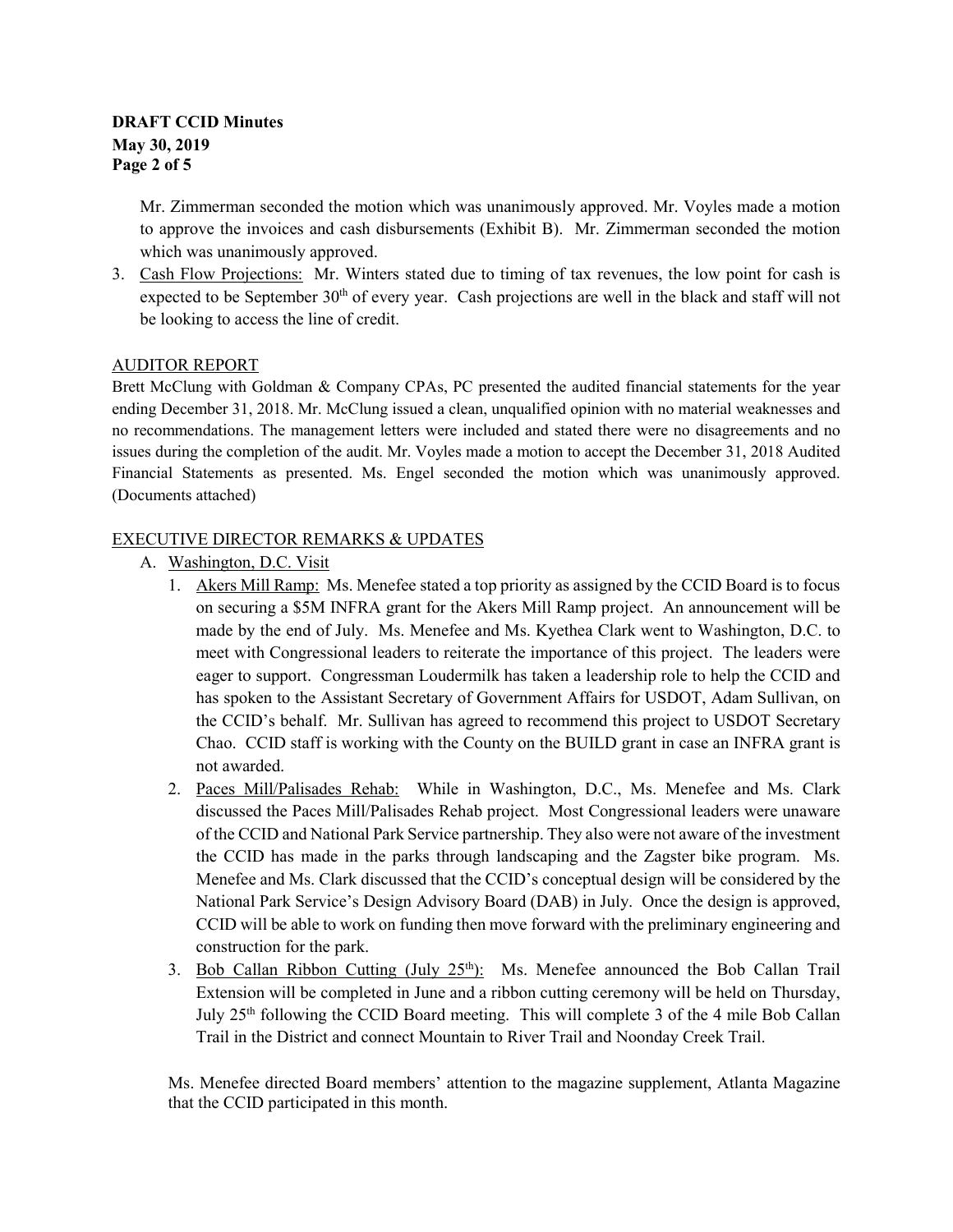# **DRAFT CCID Minutes May 30, 2019 Page 3 of 5**

# DIRECTOR OF OPERATIONS UPDATE

A. Operations/Requests

- 1. FY19 BUILD Grant
	- a. BCA-Parsons Transportation Group (PTG) (\$35,150): Ms. Clark stated the previous Benefit Cost Analysis ("BCA") submitted in previous federal USDOT grants is ineligible and outdated as the Northwest Corridor project data and information used was fresh at the time of those grant submissions. To include current projects that are relevant new data collection and analysis is needed to include in a revised BCA that would be included in this new round of federal grant funding, FY19 BUILD for Akers Mill Ramp Phase 2. The new BCA for the FY19 BUILD grant would include the MMIP Express Lane projects planned for I-285 which are significant and meaningful to the operation of Akers Mill Ramp. Running the ARC model for opening year 2023 and design year 2048 which is the lifespan of the ramps project. The newly required information is an additional effort that Parsons Transportation Group ("PTG") must perform that was not performed in past BCAs as the MMIP I-285 projects are new. Ms. Clark requested \$35,150 for PTG to work on this BCA for the 2019 BUILD grant. Mr. Shern stated the CCID will risk \$35K on the possibility that the CCID is not awarded an INFRA grant and will allow the CCID to apply for the BUILD grant. Cobb County also has made a decision to solely submit this project to USDOT for grant funding. Board members agreed that this is the mission of CCID, and funding the BCA is appropriate. Mr. Voyles made a motion to approve \$35,150 to PTG to work on the BCA for 2019 BUILD grant. Mr. Plant seconded the motion which was unanimously approved.
	- b. Grant Writing TFC (\$6,000): Ms. Clark stated the cost for The Ferguson Group to prepare the BUILD grant application is \$6K. Once completed, the application will be provided to the County to submit. Mr. Voyles made a motion to approve \$6K to The Ferguson Group to prepare the BUILD grant application. Ms. Engel seconded the motion which was unanimously approved.
- 2. Capital Improvements Updates: Ms. Clark gave updates on the Cumberland Blvd West Intersection Improvement & Phase III Streetscape, Riverwood Parkway Streetscape, SCATS Traffic Study, GDOT 1-75 & I-285 Interchange Clean-Up, and Bob Callan Trunk Trail Phase II Segment A & B. Board member Voyles requested a tour of the area with Josh Winters, Winter Design, and would like an update from GDOT on their routine mowing and maintenance schedule for the District.

Cobb County Bikeshare Ordinance: Ms. Clark reported that Cobb County conducted its first read of the Bikeshare Ordinance on Tuesday, May 28<sup>th</sup> which addresses bikeshare on County ROW. The second read for the Code Amendment is scheduled for Wednesday, June 19<sup>th</sup>. The approval of the County's Bikeshare Ordinance will allow the CCID to further implement its recently completed Bikeshare Expansion Plan. The CCID has 4 proposed bikeshare stations on County ROW identified in the Bikeshare Expansion Plan.

The CCID is approaching its one year of service with Zagster. The CCID has three stations with 15 bikes total. From August  $2018 - \text{May } 2019$ : total trips  $-3.038$ , average trips daily  $-11$ , and average members  $-1,522$ .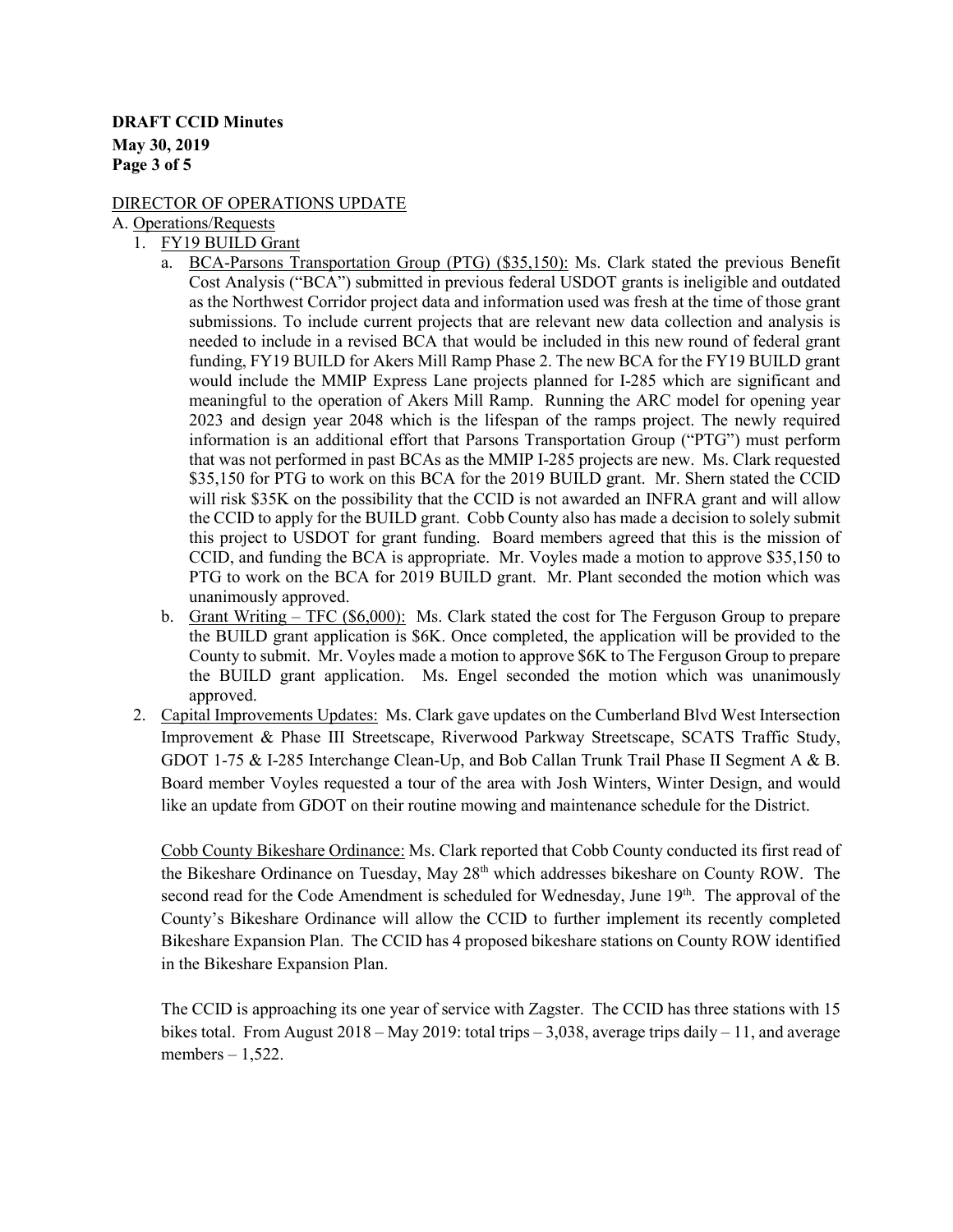# **DRAFT CCID Minutes May 30, 2019 Page 4 of 5**

Atlanta Regional Commission has a call for projects. The funding is for 2020-2025 and is approximately \$307M over the 5 year TIP period. CCID staff will be communicating with the Board on projects to move forward with and then coordinate with the County on which projects to submit for funding.

# B. Presentations

- 1. Paces Mill/Palisades Rehab: Ms. Clark stated the CCID has completed the conceptual design the package that Bill Cox, Superintendent for National Park Service (NPS), will take to the national park Design Advisory Board (DAB) to seek approval. Estimated cost is \$10M, and if approved, the CCID will be able to move forward with funding, design and construction. Ms. Clark welcomed John Fish with Barge Design Solutions. Mr. Fish discussed and presented the schematic design of the Paces Mill/Palisades Rehab project. The CCID and the Chattahoochee River National Area (CRNRA) have partnered together to rehabilitate the southernmost park unit of the CRNRA, which is located at the CCID's southern boundary and gateway. Mr. Fish's team has followed the rigorous Department of Interior design guideline process which the NPS must utilize. Board members discussed maintenance of the grounds and how to reuse materials that are already there. Mr. Fish and Ms. Clark acknowledged the interest and request to consider, and further explained that once we begin engineering design and construction it will be further investigated.
- 2. Project Prioritization: Eric Bosman, Kimley-Horn gave an update on the Cumberland Core Loop (CCL). The CCL comes out of Blueprint Cumberland 3.0 and the concept is to create a 3 mile unified multimodal path connecting Cumberland's major employment, cultural, and entertainment destinations. The vision is to create a sense of place that integrates the core of the District together and then provides an opportunity to link to other areas of the District with a high-quality branded trail. The discussion moved onto the segments, opportunities and challenges.

**Segment A** (0.84 miles) – Interstate North Parkway & Cumberland Blvd (\$145K) **Segment B** (0.67 miles) – Akers Mill Road **Segment C** (0.39 miles) – Cobb Parkway & Galleria (\$155K) **Segment D** (0.40 miles) – I-285 Pedestrian Bridge & The Battery Atlanta **Segment E** (0.62 miles) – Windy Ridge Parkway

There are essentially two gaps that prevent the CCL from existing. The gaps are Segment A  $\&$ Segment C. Once these gaps are filled, the loop becomes continuous. The next step is to conduct a field run survey of Segment A  $&$  C then move to the first level of preliminary concept design. This step is needed to test feasibility in providing the multi-use trail that connects the other CCID investments. The budget request is \$300K that gets the CCID up through and to a preliminary design package. The \$300K would give the Board the information that is needed for Segment A  $\&$  C, but it will not get the Board full design quite yet. Commissioner Bob Ott discussed maintenance, items that could impact this loop if done the way it is presented and the possible problem expanding the road in Segment A. Board members discussed having a long range plan and additional pedestrian bridges in the district. Ms. Clark asked the Board to authorize funding to further define specifics that were discussed above. Board members agreed